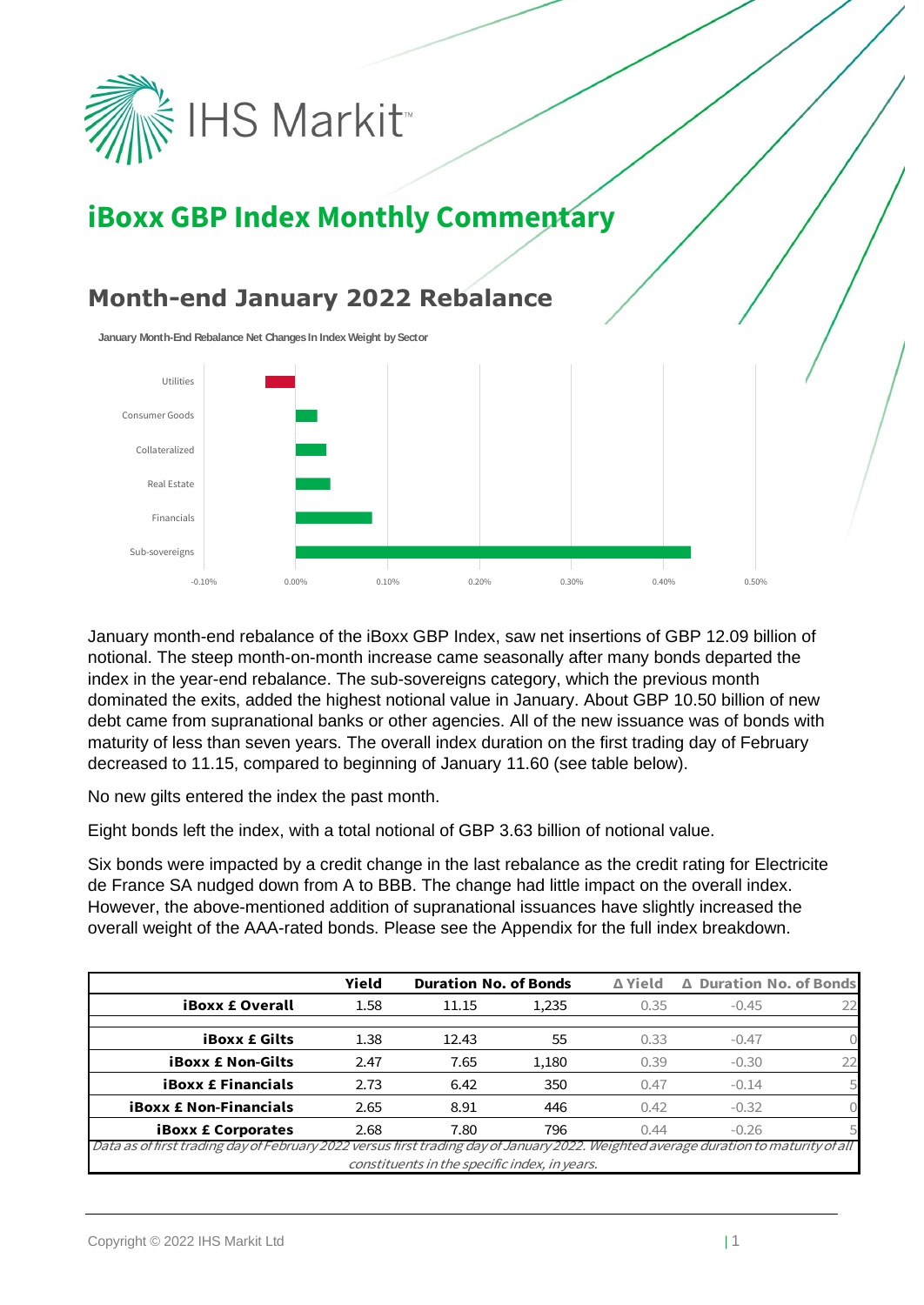

#### **January 2022 Performance**

Annual yields on pound-denominated debt rallied in January to the highest levels in more than twoand-a-half years leading to hefty losses across the entire iBoxx GBP index spectrum. Even the iBoxx GBP High Yield Core-bonds index – which remained in positive territory throughout 2021 – flipped into a monthly loss in January. Meanwhile, the spreads between the government debt and corporate bonds – as measured by the Annual Benchmark Spread – rose to their widest in more than two years.

Gilts led the losses across the index. In the corporate category, Non-Financials saw the largest month-on-month drops from all sectors. The weak performance was spread across all corporate sectors, with Consumer Goods and Industrials sliding slightly less than other sectors.

| <b>Sector Month-to-date Performance</b>               |                       |                          |  |  |  |  |  |  |
|-------------------------------------------------------|-----------------------|--------------------------|--|--|--|--|--|--|
| <b>Basic Materials</b>                                | <b>Consumer Goods</b> | <b>Consumer Services</b> |  |  |  |  |  |  |
| $-3.78%$                                              | $-1.92%$              | $-3.71%$                 |  |  |  |  |  |  |
| <b>Health Care</b>                                    | Industrials           | Oil & Gas                |  |  |  |  |  |  |
| $-3.87\%$                                             | $-2.50%$              | $-3.07\%$                |  |  |  |  |  |  |
| Technology                                            | Telecommunications    | <b>Utilities</b>         |  |  |  |  |  |  |
| $-3.10%$                                              | $-3.89%$              | $-4.09%$                 |  |  |  |  |  |  |
| <b>Annual Benchmark Spread</b><br>-iBoxx £ Corporates |                       |                          |  |  |  |  |  |  |

Going into February, the market saw the Bank of England hiking its base rate to 0.5%, in line with expectations. The focus remains on further increases and reduction of the government's bond buying program.

#### **Annual Benchmark Spread**

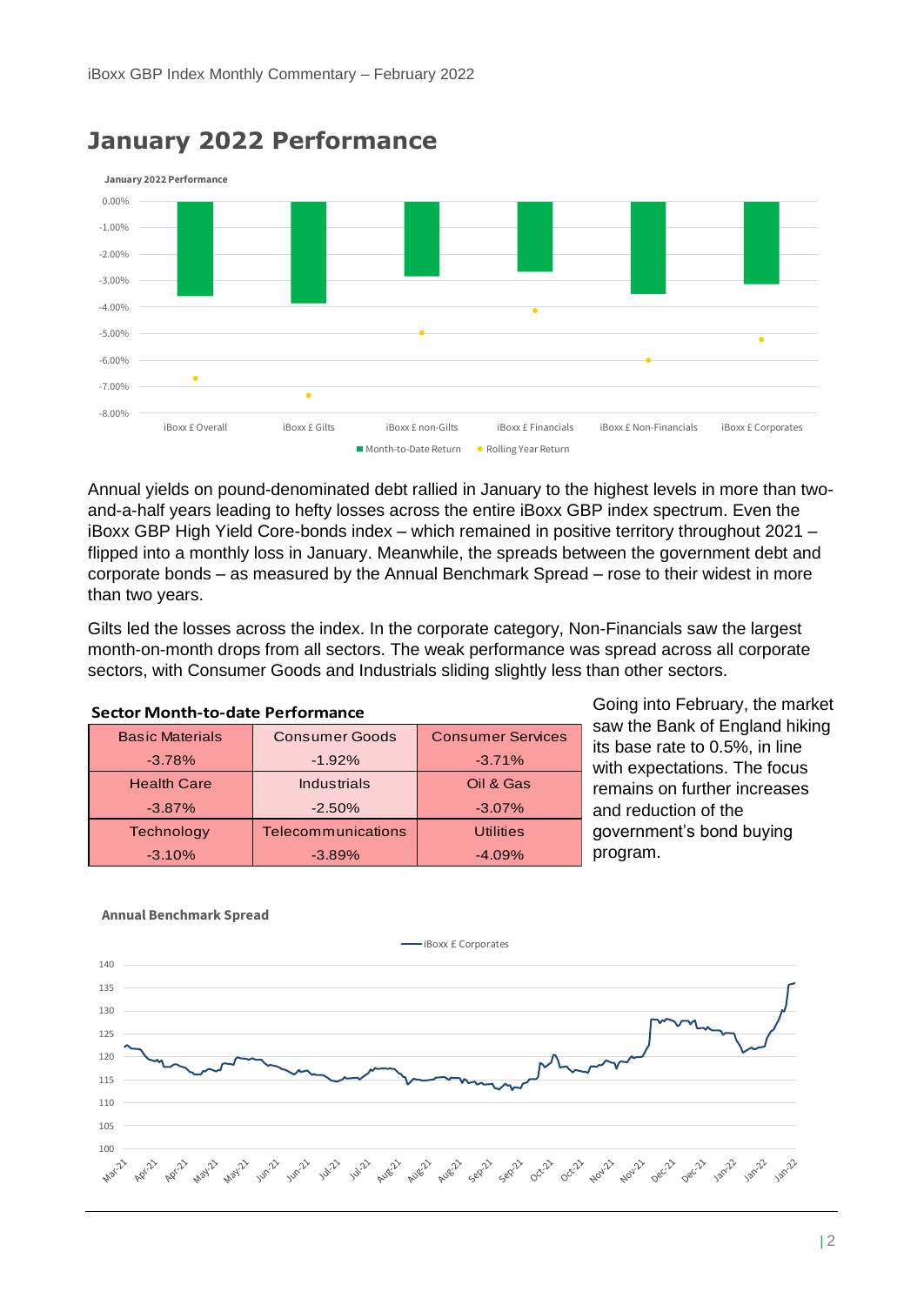### **Key Index Analytics**

| <b>By Rating</b>       |             |          |         |               |              |                 |                     |
|------------------------|-------------|----------|---------|---------------|--------------|-----------------|---------------------|
|                        | Index (TRI) | Δ MTD    | MV (Bn) | Yield $(\% )$ | Spread (bps) | <b>Duration</b> | <b>No. of Bonds</b> |
| <b>iBoxx £ Overall</b> | 349         | $-3.6%$  | 2,473   | 1.23          | 20.59        | 11.19           | 1,213               |
| <b>iBoxx £ AAA</b>     | 324         | $-1.7%$  | 129     | 1.28          | 39.03        | 5.65            | 128                 |
| <b>iBoxx £ AA</b>      | 341         | $-3.8\%$ | 1891    | 1.06          | 1.67         | 12.29           | 196                 |
| <b>iBoxx £ A</b>       | 354         | $-3.6%$  | 189     | 2.06          | 111.51       | 9.11            | 378                 |
| <b>iBoxx £ BBB</b>     | 456         | $-2.9%$  | 265     | 2.52          | 162.64       | 7.38            | 511                 |
| GBP High Yield Index   | 234         | $-1.4%$  | 50      | 4.59          | 384.28       | 3.78            | 107                 |

| <b>By Maturity</b> |             |          |         |               |              |                 |                     |
|--------------------|-------------|----------|---------|---------------|--------------|-----------------|---------------------|
|                    | Index (TRI) | ΔMTD     | MV (Bn) | Yield $(\% )$ | Spread (bps) | <b>Duration</b> | <b>No. of Bonds</b> |
| $1 - 3$            | 227         | $-0.6%$  | 312     | 0.84          | 32.30        | 1.87            | 189                 |
| $3 - 5$            | 269         | $-1.2%$  | 377     | 1.05          | 32.98        | 3.74            | 266                 |
| $1 - 5$            | 246         | $-0.9\%$ | 688     | 0.99          | 32.78        | 2.89            | 455                 |
| $5 - 10$           | 315         | $-2.2\%$ | 532     | 1.19          | 29.61        | 6.72            | 338                 |
| $10+$              | 452         | $-5.6\%$ | 1253    | 1.26          | 18.00        | 17.94           | 420                 |
| $10 - 15$          | 388         | $-3.3\%$ | 274     | 1.40          | 35.40        | 10.23           | 162                 |
| $15+$              | 478         | $-6.3%$  | 979     | 1.24          | 15.47        | 20.15           | 258                 |

Total Return Index Level is based to 100 on 31 December 1997. Yield reflects annual yield. Duration is weighted average duration to maturity of all constituents in the specific index, in years.

| <b>Rating &amp; Maturity MTD Performance</b> |           |          |           |          |          |           |           |  |  |
|----------------------------------------------|-----------|----------|-----------|----------|----------|-----------|-----------|--|--|
|                                              | Overall   | $1 - 3$  | $3 - 5$   | $5 - 10$ | $10+$    | $10 - 15$ | $15+$     |  |  |
| <b>iBoxx £ Overall</b>                       | $-3.59\%$ | $-0.63%$ | $-1.16%$  | $-2.24%$ | $-5.63%$ | $-3.31%$  | $-6.27%$  |  |  |
| AAA                                          | $-1.74%$  | $-0.65%$ | $-1.07\%$ | $-1.85%$ | $-4.71%$ | $-2.65%$  | $-6.38%$  |  |  |
| AA                                           | $-3.82\%$ | $-0.60%$ | $-1.10%$  | $-2.16%$ | $-5.75%$ | $-3.20%$  | $-6.33\%$ |  |  |
| A                                            | $-3.58\%$ | $-0.68%$ | $-1.40%$  | $-2.52%$ | $-5.63%$ | $-3.86%$  | $-6.42%$  |  |  |
| <b>BBB</b>                                   | $-2.86%$  | $-0.75%$ | $-1.41%$  | $-2.59%$ | $-4.56%$ | $-3.61%$  | $-5.25%$  |  |  |
| High Yield*                                  | $-1.35%$  |          |           | ٠        |          |           |           |  |  |

\*High Yield reflects a seprate index to iBoxx £ Overall Index benchmark

| <b>Sector &amp; Maturity MTD Performance</b> |           |          |          |           |           |           |           |  |
|----------------------------------------------|-----------|----------|----------|-----------|-----------|-----------|-----------|--|
|                                              | Overall   | $1 - 3$  | $3 - 5$  | $5 - 10$  | $10+$     | $10 - 15$ | $15+$     |  |
| <b>iBoxx £ Overall</b>                       | $-3.59%$  | $-0.63%$ | $-1.16%$ | $-2.24%$  | $-5.63%$  | $-3.31\%$ | $-6.27%$  |  |
| <b>iBoxx £ Gilts</b>                         | $-3.86\%$ | $-0.60%$ | $-1.08%$ | $-2.17%$  | $-5.75%$  | $-3.20%$  | $-6.33\%$ |  |
| <b>iBoxx £ non-Gilts</b>                     | $-2.84%$  | $-0.69%$ | $-1.29%$ | $-2.40%$  | $-5.08\%$ | $-3.53%$  | $-5.96%$  |  |
| <b>iBoxx £ Financials</b>                    | $-2.67%$  | $-0.75%$ | $-1.56%$ | $-2.76%$  | $-5.37\%$ | $-4.15%$  | $-6.23%$  |  |
| <b>IBoxx £ Non-Financials</b>                | $-3.50\%$ | $-0.73%$ | $-1.22%$ | $-2.43%$  | $-5.41%$  | $-3.76%$  | $-6.34%$  |  |
| <b>iBoxx £ Corporates</b>                    | $-3.13%$  | $-0.74%$ | $-1.42%$ | $-2.59\%$ | $-5.40%$  | $-3.88%$  | $-6.31%$  |  |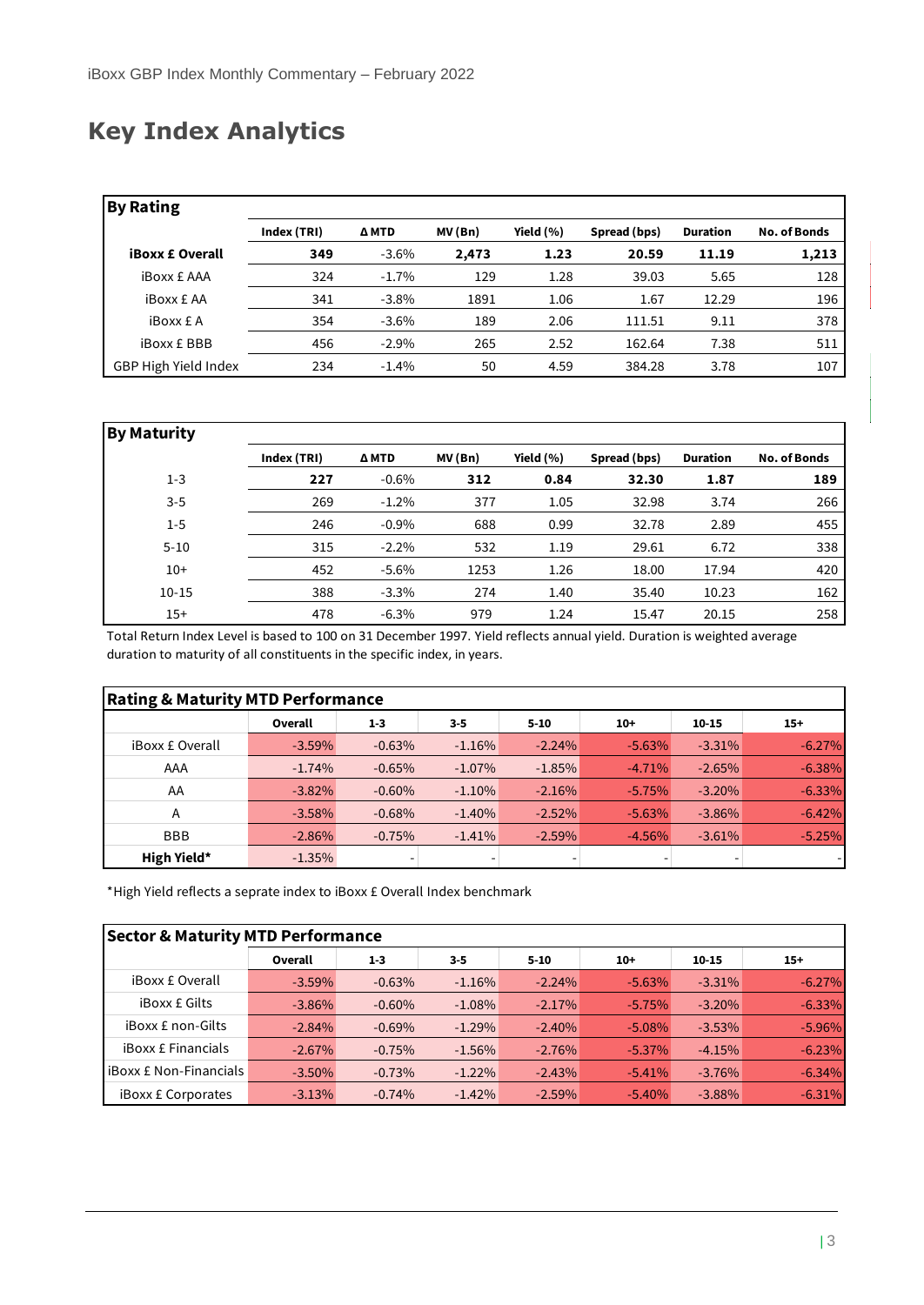#### **Appendix**



*Total Return Index Level is based to 100 on 31 December 1997. Data as of 31 January 2022*







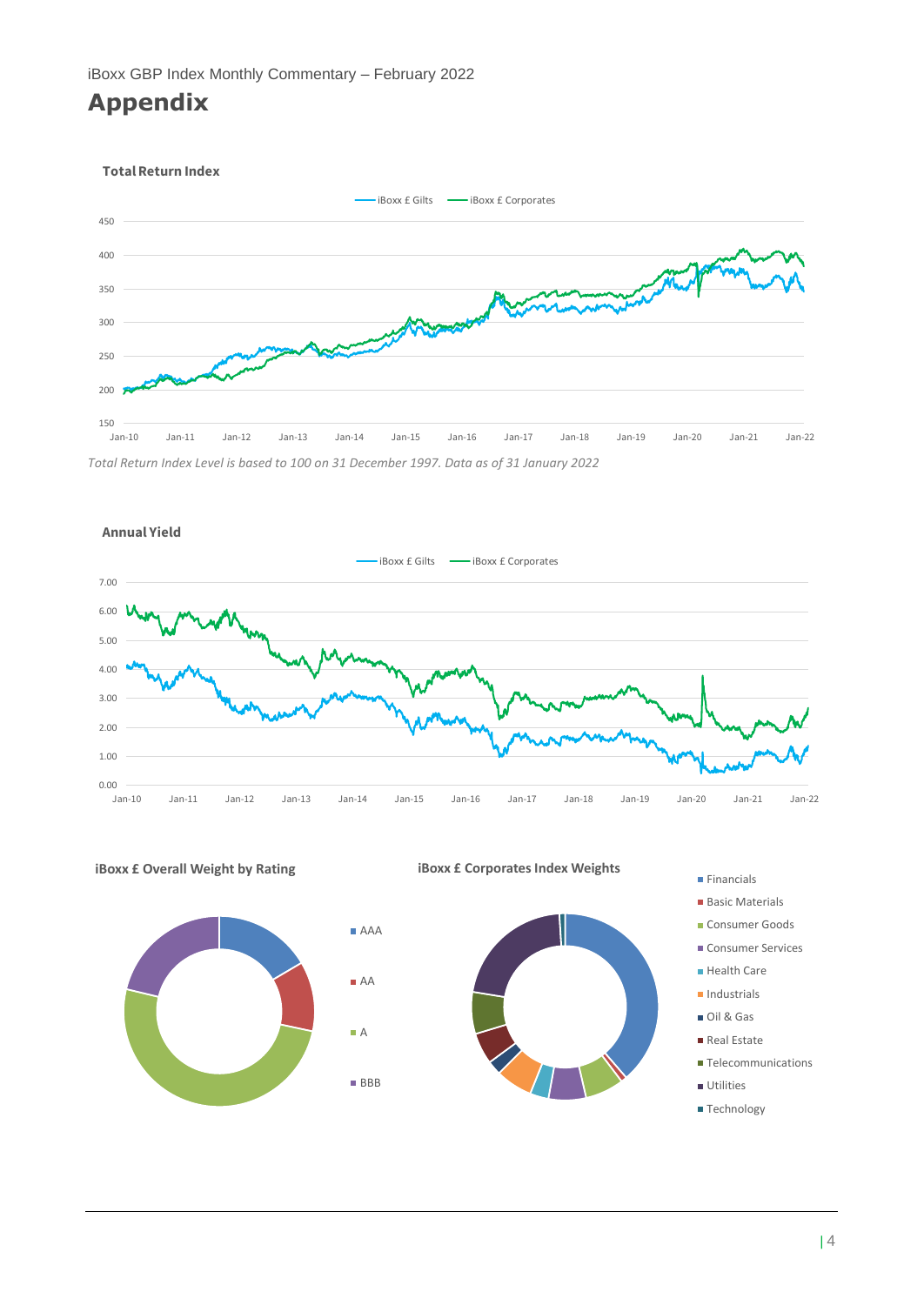## **Insertions and Deletions**

 $\overline{a}$ 

| <b>Insertions</b>                                         |                          |        |                 |                                                      | <b>Deletions</b>         |
|-----------------------------------------------------------|--------------------------|--------|-----------------|------------------------------------------------------|--------------------------|
| <b>Issuer Name</b>                                        | <b>Issuer</b><br>Country | Coupon | <b>Maturity</b> | <b>Issuer Name</b>                                   | <b>Issuer</b><br>Country |
| African Development Bank                                  | <b>SUPRA</b><br>NATIONAL | 1.13   | 18.06.2025      | China Development<br>Bank                            | <b>CHINA</b>             |
| Agence Francaise de<br>Developpement EPIC                 | <b>FRANCE</b>            | 1.25   | 18.06.2025      | Cooperatieve<br>Rabobank UA                          | <b>NETHERLANDS</b>       |
| Asian Development Bank                                    | <b>SUPRA</b><br>NATIONAL | 1.13   | 10.06.2025      | Coventry Building<br>Society                         | UNITED<br>KINGDOM        |
| Asian Infrastructure<br>Investment Bank                   | <b>SUPRA</b><br>NATIONAL | 1.13   | 15.09.2026      | GE Capital UK Funding                                | IRELAND                  |
| Banque Federative du<br>Credit Mutuel SA                  | <b>FRANCE</b>            | 1.88   | 26.10.2028      | Metropolitan Life<br>Global Funding I                | UNITED<br><b>STATES</b>  |
| Caisse des Depots et<br>Consignations                     | <b>FRANCE</b>            | 1.13   | 16.12.2024      | Nationwide Building<br>Society                       | UNITED<br>KINGDOM        |
| Canadian Imperial Bank of<br>Commerce                     | CANADA                   | 1.88   | 27.01.2026      | Prudential Plc                                       | UNITED<br>KINGDOM        |
| Cooperatieve Rabobank UA                                  | NETHERLANDS              | 1.88   | 12.07.2027      | Western Power<br>Distribution [East<br>Midlands] Plc | UNITED<br>KINGDOM        |
| Council Of Europe<br>Development Bank                     | <b>SUPRA</b><br>NATIONAL | 1.25   | 15.09.2026      |                                                      |                          |
| CPPIB Capital Inc                                         | CANADA                   | 1.25   | 07.12.2027      |                                                      |                          |
| Development Bank of<br>Japan Inc                          | <b>JAPAN</b>             | 1.25   | 31.01.2025      |                                                      |                          |
| Dexia Credit Local SA                                     | <b>FRANCE</b>            | 1.25   | 21.07.2025      |                                                      |                          |
| European Investment Bank                                  | <b>SUPRA</b><br>NATIONAL | 1.13   | 19.06.2025      |                                                      |                          |
| International Bank for<br>Reconstruction &<br>Development | <b>SUPRA</b><br>NATIONAL | 1.25   | 13.12.2028      |                                                      |                          |
| Kreditanstalt fuer<br>Wiederaufbau                        | GERMANY                  | 1.13   | 04.07.2025      |                                                      |                          |
| Landeskreditbank Baden-<br>Wuerttemberg -<br>Foerderbank  | <b>GERMANY</b>           | 0.63   | 15.12.2025      |                                                      |                          |
| Landwirtschaftliche<br>Rentenbank                         | <b>GERMANY</b>           | 1.25   | 22.07.2027      |                                                      |                          |
| Lloyds Banking Group Plc                                  | UNITED<br>KINGDOM        | 2.00   | 12.04.2027      |                                                      |                          |
| London & Quadrant<br><b>Housing Trust</b>                 | <b>UNITED</b><br>KINGDOM | 2.00   | 31.03.2032      |                                                      |                          |
| Metropolitan Life Global<br>Funding I                     | UNITED<br><b>STATES</b>  | 1.63   | 12.10.2028      |                                                      |                          |
| <b>Motability Operations</b><br>Group Plc                 | UNITED<br><b>KINGDOM</b> | 2.13   | 18.01.2042      |                                                      |                          |
| Municipality Finance Plc                                  | FINLAND                  | 1.13   | 19.06.2025      |                                                      |                          |
| New York Life Global<br>Funding                           | UNITED<br><b>STATES</b>  | 1.50   | 15.07.2027      |                                                      |                          |
| Nordic Investment Bank                                    | <b>SUPRA</b><br>NATIONAL | 1.13   | 18.06.2025      |                                                      |                          |
| Places For People Treasury<br>Plc                         | UNITED<br>KINGDOM        | 2.50   | 26.01.2036      |                                                      |                          |
| Realty Income Corp                                        | UNITED<br><b>STATES</b>  | 1.88   | 14.01.2027      |                                                      |                          |
| Realty Income Corp                                        | UNITED<br><b>STATES</b>  | 2.50   | 14.01.2042      |                                                      |                          |
| Santander UK Group<br>Holdings Plc                        | UNITED<br>KINGDOM        | 2.42   | 17.01.2028      |                                                      |                          |
| Volkswagen Financial<br>Services NV                       | NETHERLANDS              | 2.13   | 18.01.2028      |                                                      |                          |
| Yorkshire Housing Finance<br>Plc                          | UNITED<br>KINGDOM        | 4.13   | 31.10.2044      |                                                      |                          |

| <b>Insertions</b>               |        |                 | <b>Deletions</b>                                     |                                 |        |                 |  |  |  |
|---------------------------------|--------|-----------------|------------------------------------------------------|---------------------------------|--------|-----------------|--|--|--|
| <b>Issuer</b><br><b>Country</b> | Coupon | <b>Maturity</b> | <b>Issuer Name</b>                                   | <b>Issuer</b><br>Country        | Coupon | <b>Maturity</b> |  |  |  |
| <b>SUPRA</b><br>NATIONAL        | 1.13   | 18.06.2025      | China Development<br>Bank                            | <b>CHINA</b>                    | 1.25   | 21.01.2023      |  |  |  |
| <b>FRANCE</b>                   | 1.25   | 18.06.2025      | Cooperatieve<br>Rabobank UA                          | <b>NETHERLANDS</b>              | 4.88   | 10.01.2023      |  |  |  |
| <b>SUPRA</b><br>NATIONAL        | 1.13   | 10.06.2025      | Coventry Building<br>Society                         | <b>UNITED</b><br><b>KINGDOM</b> | 1.50   | 23.01.2023      |  |  |  |
| <b>SUPRA</b><br>NATIONAL        | 1.13   | 15.09.2026      | <b>GE Capital UK Funding</b>                         | <b>IRELAND</b>                  | 8.00   | 14.01.2039      |  |  |  |
| <b>FRANCE</b>                   | 1.88   | 26.10.2028      | Metropolitan Life<br>Global Funding I                | <b>UNITED</b><br><b>STATES</b>  | 2.88   | 11.01.2023      |  |  |  |
| <b>FRANCE</b>                   | 1.13   | 16.12.2024      | Nationwide Building<br>Society                       | <b>UNITED</b><br><b>KINGDOM</b> | 1.00   | 24.01.2023      |  |  |  |
| CANADA                          | 1.88   | 27.01.2026      | Prudential Plc.                                      | <b>UNITED</b><br><b>KINGDOM</b> | 6.88   | 20.01.2023      |  |  |  |
| NETHERLANDS                     | 1.88   | 12.07.2027      | Western Power<br>Distribution [East<br>Midlands] Plc | <b>UNITED</b><br><b>KINGDOM</b> | 5.25   | 17.01.2023      |  |  |  |
|                                 |        |                 |                                                      |                                 |        |                 |  |  |  |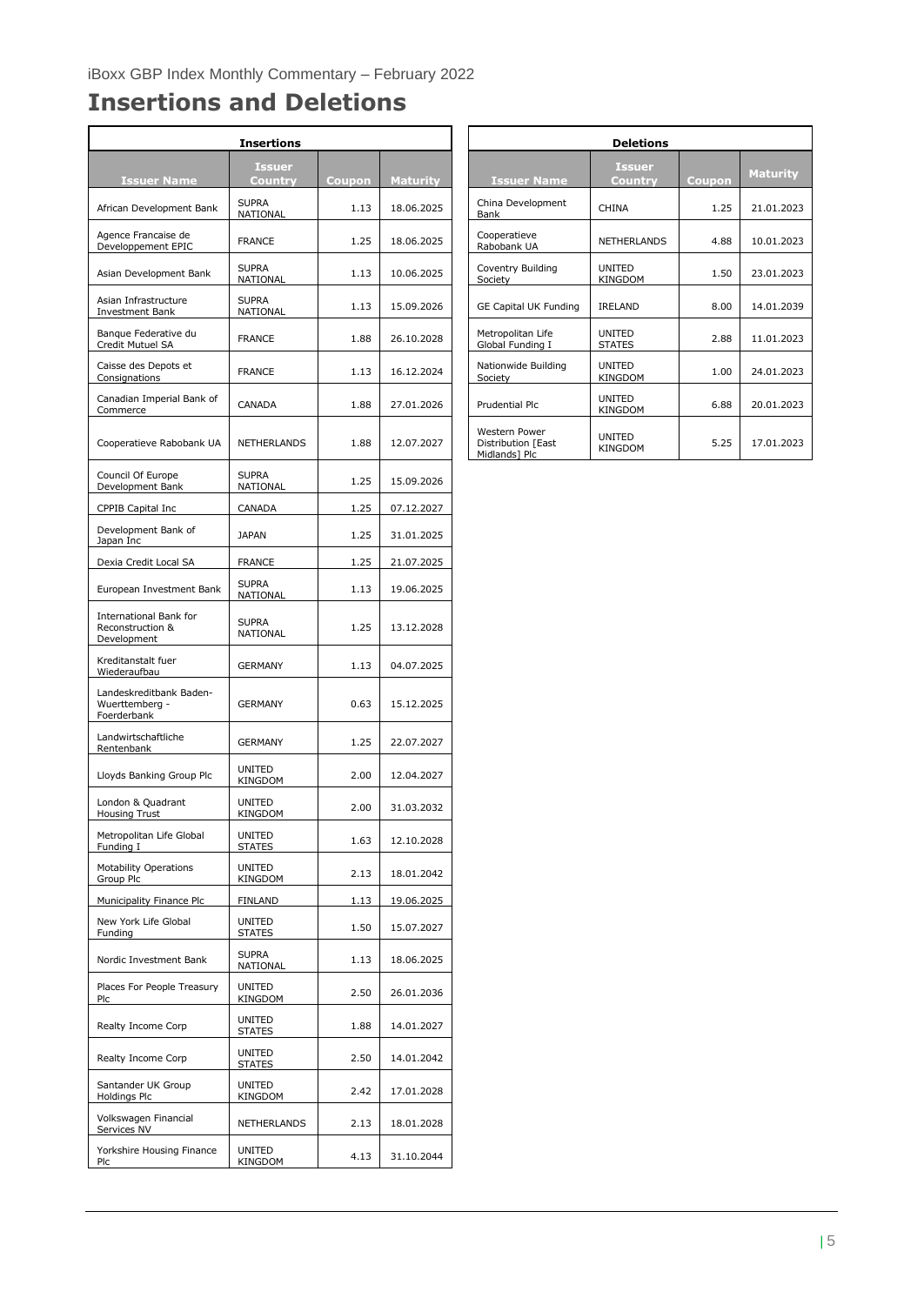## **Key Tickers**

| <b>Key Indices</b>                     | <b>ISIN TRI</b> | <b>BBG Ticker TRi</b> | <b>RIC TRI</b> |
|----------------------------------------|-----------------|-----------------------|----------------|
| <b>iBoxx £ Overall</b>                 | DE0007931974    | <b>IXBB</b>           | .IBBGB0001     |
| <b>iBoxx £ Gilts</b>                   | DE0005706170    | OX6A                  | IBBGB014B      |
| <b>iBoxx £ Non-Gilts</b>               | DE0007932279    | <b>IXBW</b>           | .IBXXNGS1      |
| <b>iBoxx £ Corporates</b>              | DE0005993174    | <b>IYDU</b>           | .IBBGB00A1     |
| Markit iBoxx GBP High Yield Core-bonds | GB00BDRL3P26    | BDRL3P2               | IBXXXHL9.      |